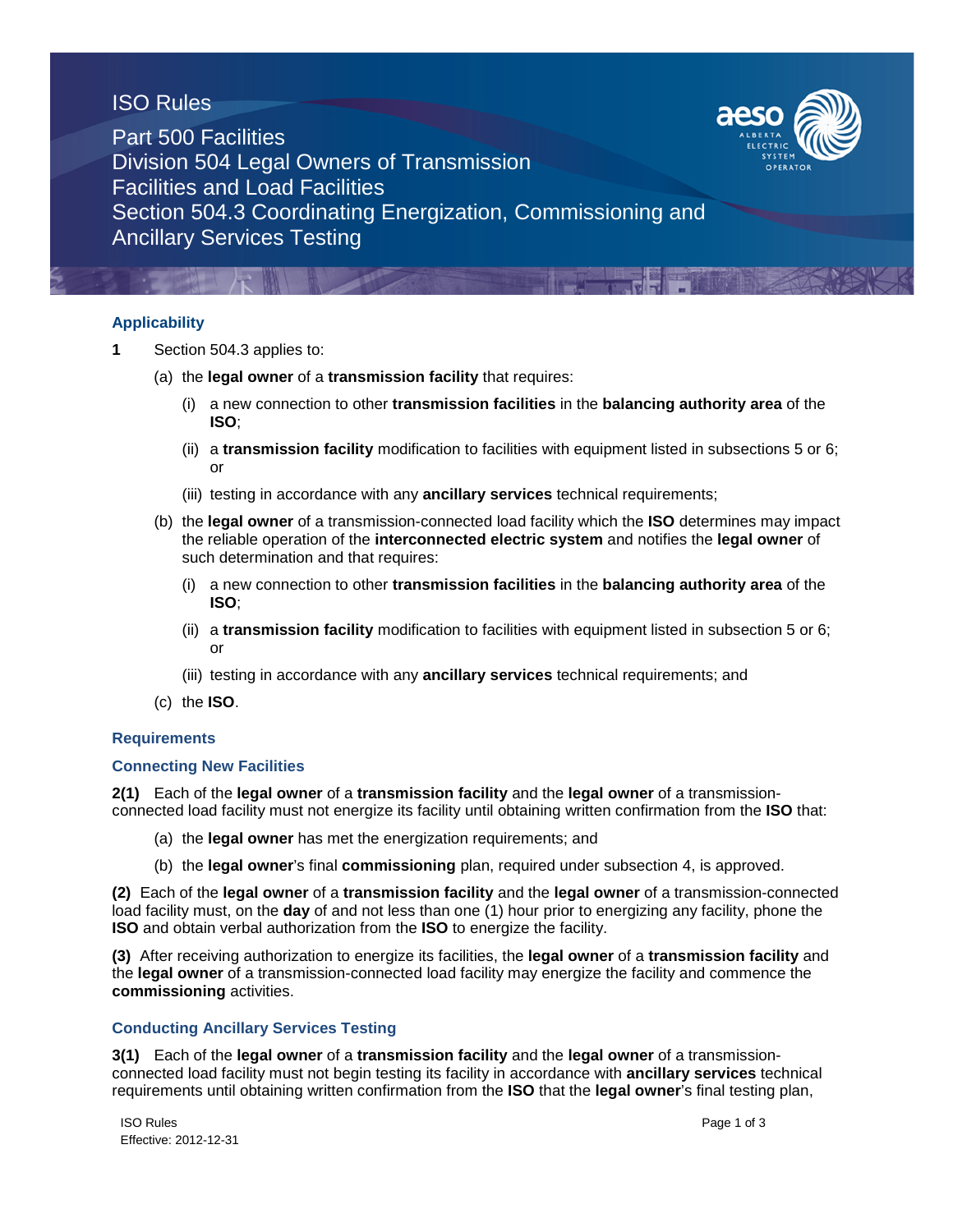ISO Rules

Part 500 Facilities

Division 504 Legal Owners of Transmission



Facilities and Load Facilities Section 504.3 Coordinating Energization, Commissioning and Ancillary Services Testing

required under subsection 4, is approved.

**(2)** Each of the **legal owner** of a **transmission facility** and the **legal owner** of a transmissionconnected load facility must, on the **day** of and not less than one (1) hour prior to testing any facility in accordance with **ancillary services** technical requirements, phone the **ISO** and obtain verbal authorization from the **ISO** to energize the facility.

**(3)** After receiving authorization to test its facility, the **legal owner** of a **transmission facility** and the **legal owner** of a transmission-connected load facility may commence testing activities in accordance with **ancillary services** technical requirements.

## **Plans for Commissioning New Facilities or Conducting Ancillary Services Testing**

**4** Each of the **legal owner** of a **transmission facility** and the **legal owner** of a transmission-connected load facility must provide final, written **commissioning** or testing plans to the **ISO**:

- (a) which the **ISO** approves as being able to be implemented without impacting the reliable operation of the **interconnected electric system**;
- (b) detailing the types of tests the **legal owner** proposes to conduct;
- (c) in sufficient time to allow the **ISO** to approve the plans a minimum of thirty (30) **days** prior to **commissioning**; and
- (d) containing the minimum detail as noted in subsection 5 and 6, as appropriate.

## **Plan Details for Commissioning and Ancillary Services Testing of Major Facilities**

**5** Each of the **legal owner** of a **transmission facility** and the **legal owner** of a transmission-connected load facility that owns any of the following **transmission facilities**:

- (a) motors of a rating sufficient to cause operational concerns, as the **ISO** identifies during the connection project process;
- (b) static VAr compensators;
- (c) high voltage direct current facilities;
- (d) flexible alternating current transmission system devices;
- (e) phase shifting transformers;
- (f) alternating current transmission line series compensation;
- (g) synchronous condensers; or
- (h) energy storage facilities,

intending to conduct **commissioning** or **ancillary services** testing activities on such facilities, must include in its **commissioning** or testing plan the details of the proposed testing activities, including the expected output, consumption or transfer of **real power** and **reactive power** from the facility to the